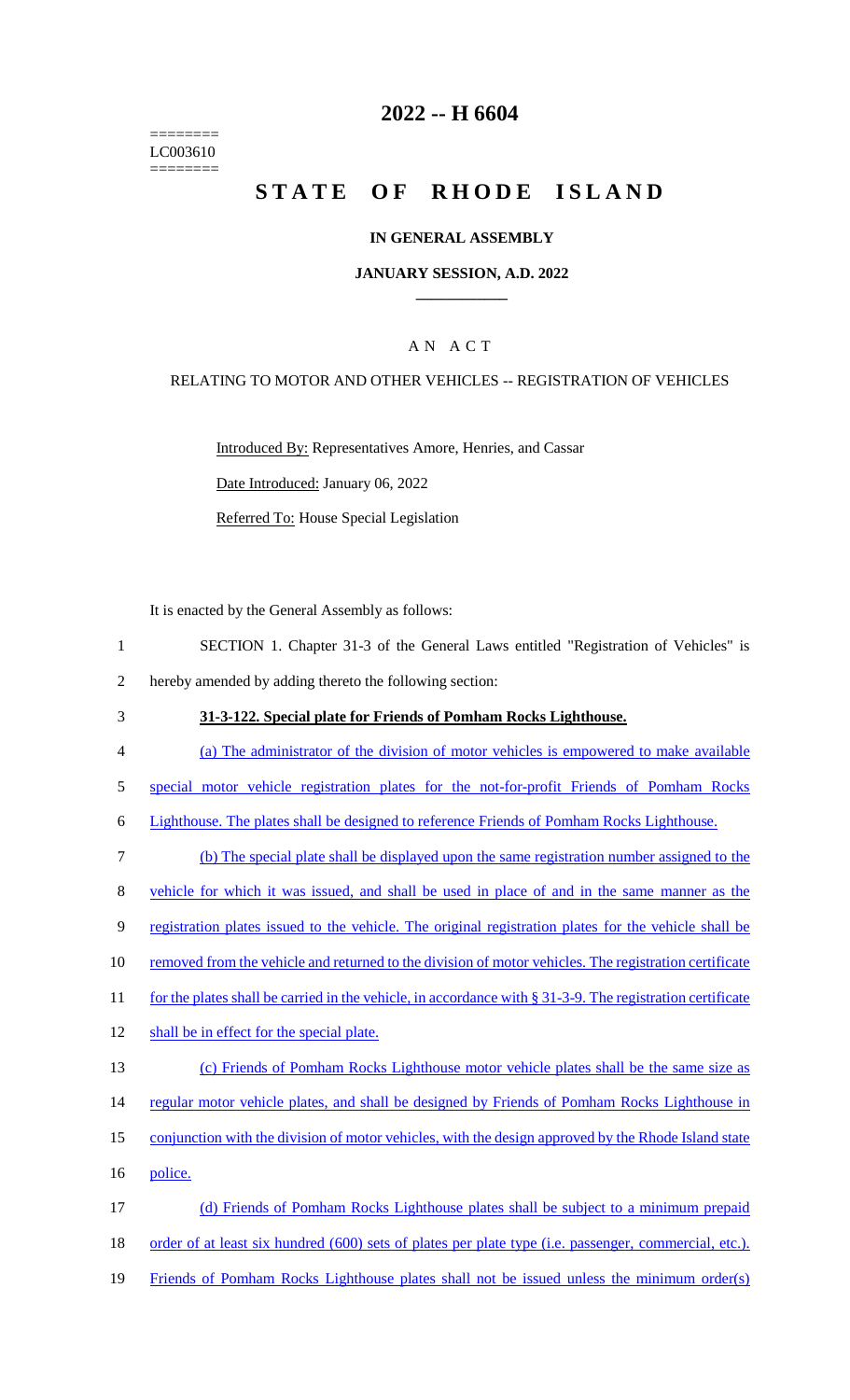- 1 requirements are met. The initial order will be handled by Friends of Pomham Rocks Lighthouse
- 2 and shall not be submitted to the division of motor vehicles for production until the minimum
- 3 order(s) have been met and the proper paperwork submitted to the division.
- 4 (e) The administrator of the division of motor vehicles shall develop, pre-payment 5 procedures, and any other procedures deemed necessary to carry out the purposes of this section.
- 6 (f) In addition to the regular prescribed motor vehicle registration fee, Friends of Pomham
- 7 Rocks Lighthouse plates shall be subject to a forty-dollar (\$40.00) issuance surcharge.
- 8 (g) The forty-dollar (\$40.00) issuance surcharge shall be allocated as follows: twenty
- 9 dollars (\$20.00) shall be allocated to the general fund and the remaining twenty dollars (\$20.00)
- 10 shall be distributed annually to Friends of Pomham Rocks Lighthouse in furtherance of its mission
- 11 to assist charitable organizations in Rhode Island with fiscal needs to assist with historic renovation,
- 12 preservation, and to improve public awareness and access to the Pomham Rocks Lighthouse.
- 13 (h) A ten-dollar (\$10) surcharge for subsequent registration renewals shall be allocated to
- 14 Friends of Pomham Rocks Lighthouse.
- 15 (i) In consideration of the receipt of funds from the registration of Pomham Rocks
- 16 Lighthouse plates, the organization must use any Rhode Island sourced funds in and for the benefit
- 17 of Rhode Island-based charitable organizations.
- 18 (j) Friends of Pomham Rocks Lighthouse will be required to submit an annual accounting
- 19 report before such monies are distributed.
- 20 (k) There shall be no refunds for early cancellation of Friends of Pomham Rocks
- 21 Lighthouse motor vehicle license plates.
- 22 SECTION 2. This act shall take effect upon passage.

======== LC003610 ========